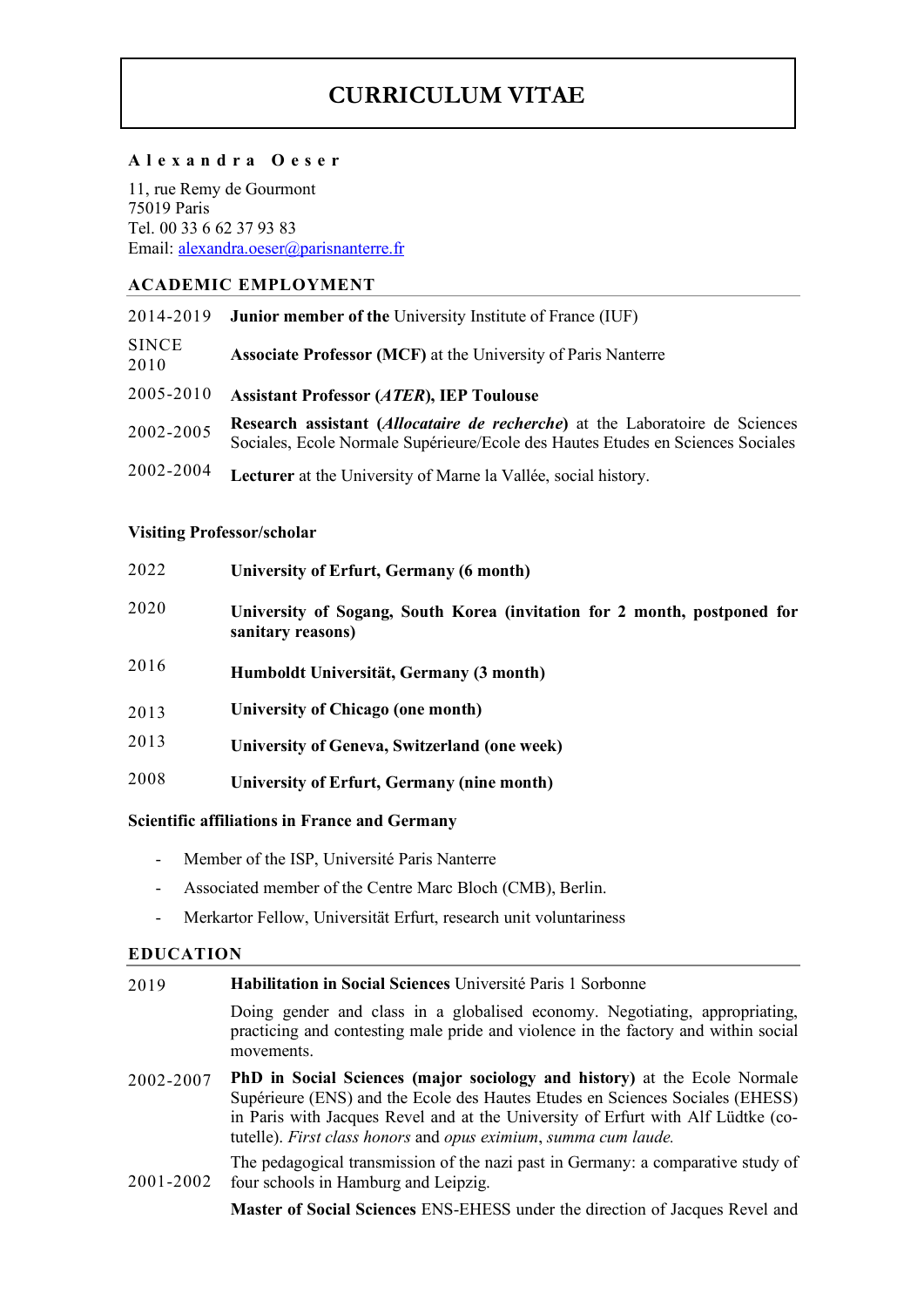Marie-Claire Lavabre, First Class Honours.

The relationship between memory and knowledge in Germany. The third afterwar-generation and the nazi past.

#### 1999-2002 **Master of the Institut d'Etudes Politiques** (IEP) of Paris.

1997-2001 **Bachelor of Arts in European Studies**, London School of Economics and King's College, London. First Class Honours.

#### **PUBLICATIONS**

#### **Monographs :**

- 1. Comment le genre construit la classe. Masculinités et féminités à l'ère de la globalisation. (Doing gender and class in a globalised economy: masculinities and femininities in a social movement). Editions du CNRS, to be published in 2022.
- 2. Enseigner Hitler. Les adolescents face au passé nazi en Allemagne. Interprétations, appropriations et usages de l'histoire, *avec une préface de Jacques Revel* (Teaching Hitler. Adolescents facing the nazi past in Germany. Interpretations, appropriations and uses of history, with a preface of Jacques Revel)*,* Editions de la MSH, 2010.

English translation : When will we talk about Hitler ? German students and the Nazi Past, Berghahn, 2019.

3. Quand ils ont fermé l'usine. Lutter contre la délocalisation dans une économie globalisée. (When they closed the factory. Fighting against a delocalization in a globalised economy), Marseille, Agone, 2017 (With: A. Bory, O. Baisnée, B. Crunel, E. Darras, C. Frau, J. Nollet, R. Rouger, Y Selponi).

http://agone.org/lordredeschoses/quandilsontfermelusine/

#### **Edited volumes :**

- 1. Histoires de Familles. Les récits du passé dans la parenté contemporaine. Editions de la rue d'Ulm, 2015 [co-editor with Solène Billaud, Sibylle Gollac et Julie Pagis].
- 2. Penser les rapports de domination avec Alf Lüdtke, double issue of the journal Sociétés contemporaines, n°99-100/3-4, déc. 2015.

### **Articles in refereed journals:**

- 1. Fermeture de l'usine Molex: masculinités en lutte (Closure of the Molex factory : confronting masculinities), *20&21. Revue d'histoire*, 2020. [with Camille Noûs]
- 2. Délocalisations industrielles au XXIe siècle et masculinités entre valorisation de la force physique et sa maîtrise », *Cahiers du genre*, n°67, 2019.
- 3. Sexualités à l'épreuve du genre et des hiérarchies usinières, n° spécial Genre et Classes populaires au travail. Quel relation entre les sexes dans la salariat subalterne ?, (Sexualities, Gender and factory hierarchies, special issue Gender and Working Classes at labour. How to link gender and subordinate employment ?), *Sociologie du travail*, vol. 61, n°3, 2019.
- 4. Le droit du licenciement à l'épreuve de l'expérience du licenciement (Redundancy law through the looking glasses of the experience of redundancy), *Droit Social*, 2018, p. 250- 253.
- 5. (Trans)-Nationale Repräsentationen der Arbeit. Der Kampf um Arbeit und Macht als Transformation von Männlichkeiten in Nordamerika und Südfrankreich im 21.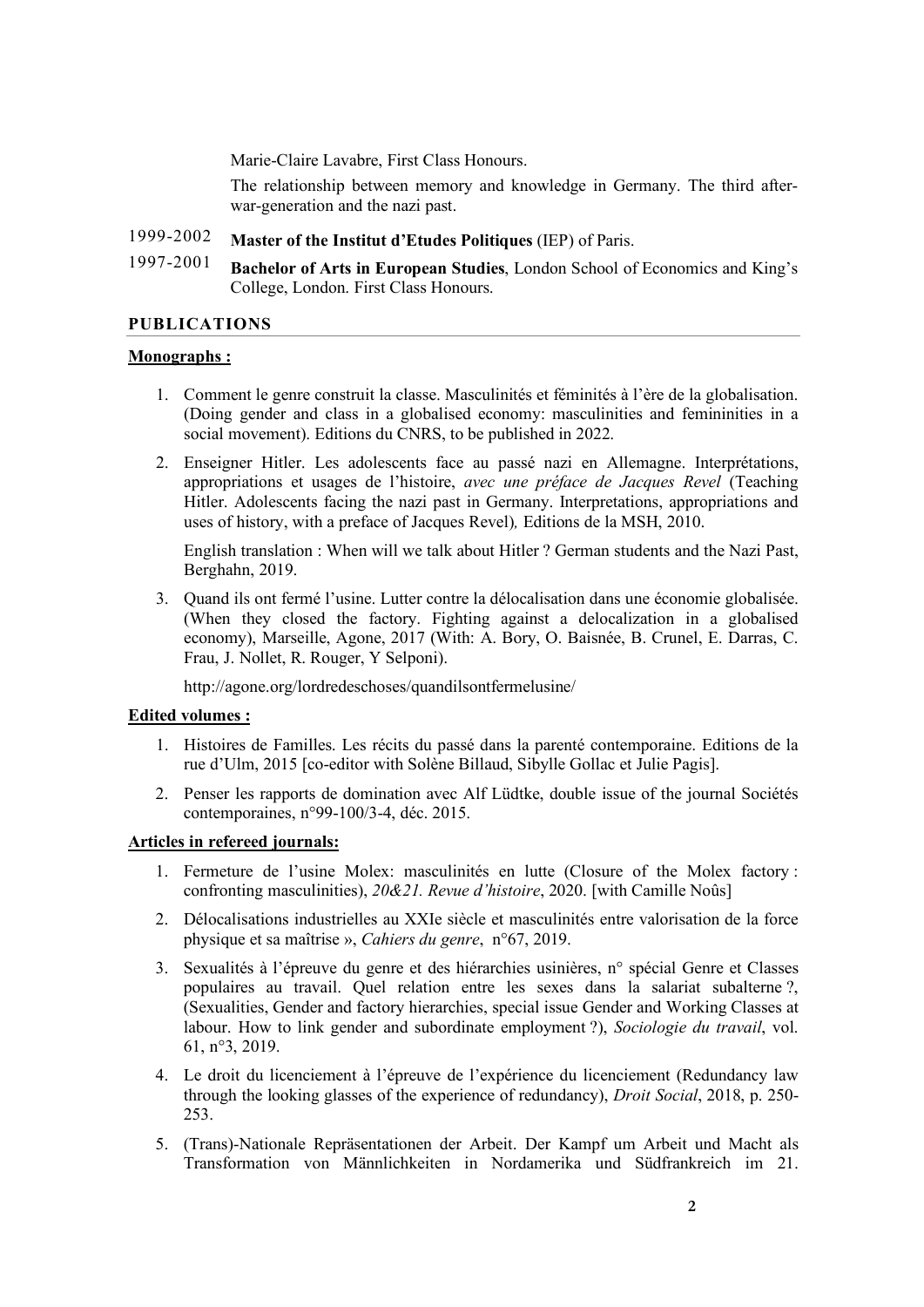Jahrhundert, (Transnational Representations of Work. Fighting for work and power in Northamerica and Southern France in the 21st century), *Werkstattgeschichte*, n°70, 2016, p. 59-74.

- 6. Rire du passé nazi en Allemagne, l'EigenSinn des adolescents face à l'histoire scolaire (Laughing about the nazi past in Germany. L'EigenSinn of adolescents facing history lessons), *Sociétés contemporaines*, n°99-100/3-4, déc. 2015.
- 7. Introduction : Penser les rapports de domination avec Alf Lüdtke, (Introduction : Thinking power relations with Alf Lüdtke), *Sociétés contemporaines*, n°99-100, déc. 2015, p. 5-16.
- 8. Politics, Work and the Family, Gendered Forms of Mobilization of Working Class Women in Southern France, *Modern and Contemporary France*, vol. 20, issue 2, 2012, p. 203-219 [with Fanny Tourraille].
- 9. Comparing Family Memories in France and Germany : The Production of History(ies) Within and Through Kin Relations, *Journal of Comparative Family Studies*, 3, 2011, p. 385-398 [with Sibylle Gollac].
- 10. Genre et enseignement de l'histoire, étude de cas d'un Gymnasium de la ville de Hambourg (Teaching history along gendered lines. A case study of a German highschool), *Sociétés et Représentations*, n° 24, nov. 2007. Online: www.cairn.fr
- 11. Introduction: Appropriations empiriques du genre, (Introduction: Empirical appropriations of gender studies), *Sociétés et Représentations*, n° 24, nov. 2007 [with L. Bargel, C. Bessière, S. Gollac, S. Guyon, M. Della Sudda, et S. Sophio].
- 12. Le genre de l'histoire familiale. Fabrication de l'histoire en famille (Gendered family history. How history is produced within kin groups), *Le cartable de Clio, Revue suisse sur les didactiques de l'histoire*, 2013, p. 45-54.
- 13. S'approprier la Shoah par la fiction : Pratiques de lecture à l'école chez les adolescent-e-s allemand-e-s (Learning about the Shoah through fiction. German adolescents' practices of reading in school), *Revue d'histoire de la Shoah*, 2014, p. 363-386.

#### **Chapters in edited volumes :**

- 1. « History », in Macgilchrist, Felicitas, and Rosalie Metro, Trickbox of memory. Essays on power and disorderly pasts, Punctum books, 2020.
- 2. « Familie », in Berek, Mathias, Kristina Chmelar, Oliver Dimbath, Hanna Haag, Michael Heinlein, Nina Leonhard, Valentin Rauer und Gerd Sebald (Hg.), *Handbuch sozialwissenschaftliche Gedächtnisforschung* (Social Science reader in memory studies), Hamburg : Springer Verlag (2020).
- 3. « Preface to the English translation », in *When will we talk about Hitler*, Berghahn, 2019.
- 4. « Introduction », in Bergerson, Andrew S. et Schmieding, Leonard (dir.), Ruptures in the Everyday. Views of modern Germany from the Ground, Berghahn, 2017, p. 10- 49 (with A. Bergerson, M. Blum, T. Gurr, S. Ostovich, L. Schmieding, S. Sewell).
- 5. « Conclusion », in Bergerson, Andrew S. et Schmieding, Leonard (dir.), Ruptures in the Everyday. Views of modern Germany from the Ground, Berghahn, 2017, (with A. Bergerson, M. Blum, T. Gurr, S. Ostovich, L. Schmieding, S. Sewell).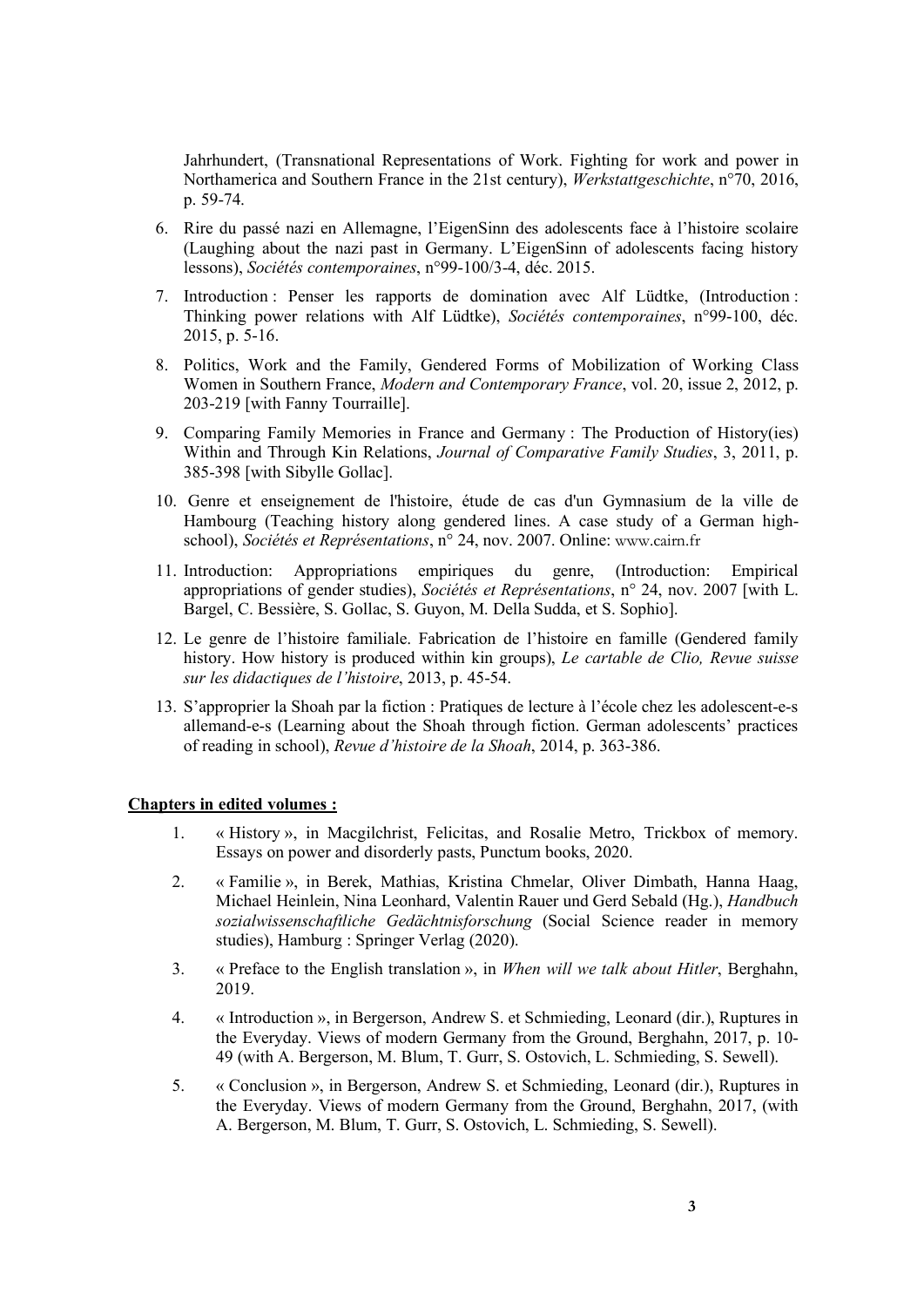- 6. « Institutions » in: Bergerson, Andrew S. et al. (dir.), Ruptures in the Everyday. Views of modern Germany from the Ground, Berghahn, 2017, p. 178-213. (with Elissa Mailänder, Will Rall, Julia Timpe).
- 7. « Ce que restituer veut dire. Engagement et distanciations en immersion collective ». (Significations of Restitution. Engagement and Distance in fieldwork during collective immersion), in Pierre Leroux et Erik Neveu, « En immersion ». Approches ethnographiques en journalisme, littérature et sciences sociales, PUR, 2017, (with Olivier Baisnée, Eric Darras, Audrey Rouger).
- 8. Le passé nazi en Allemagne. Controverses autour de la production de l'histoire, (The nazi past in Germany. Controversies on the production of history) in S. Rozier, S. Richardot (dir.), Les saviors des sciences humaines et sociales en débat. Controverses et polémiques, Presses Universitaires du Septentrion, 2017, p. 55-72.
- 9. Alltagsgeschichte und Soziologie (Everyday history and sociology), in M. Büttner et al, Revisionen "von unten": Reflexionen zur Herrschaftspraxis aus alltagsgeschichtlicher Perspektive, Essen, Klartext Verlag, 2013.
- 10. Le mur dans la famille. Emotions et appropriations historiques dans la fratrie entre RDA et RFA (The wall dividing the family. Emotions and appropriations of history of siblings between the GDR and the GFR), in S. Billaud et al. Histoires de Familles. Les récits du passé dans la parenté contemporaine. Editions de la rue d'Ulm, 2015, p. 97-114.
- 11. Introduction : La production de l'histoire en famille (Introduction : Producing history within families), in S. Billaud et al. Histoires de Familles. Les récits du passé dans la parenté contemporaine. Editions de la rue d'Ulm, 2015, p. 6-24 [with Sibylle Gollac].
- 12. La crise vu d'en bas. Représentations et vécu des salariés licenciés après une délocalisation industrielle (The crisis seen from below. Representations and emotions of employees made redundant after an industrial delocalization), in Catherine Spieser (dir.), L'emploi en crise et l'emploi de la crise, Paris, Editions Liaisons, 2013 [with Anne Bory].
- 13. History classes on the nazi past between micro-history and sociology (in bulgarian), in Jacques Revel et Ivaylo Znepolski, Micro-histoiry, Marco-history: controversies and complementarity, Sophia, 2010*.*
- 14. 1968 als Filter der NS Vergangenheit. Hamburger Geschichts-Lehrer und die Erziehung "mündiger Bürger" durch den Geschichtsunterricht, (1968 as a filter of the nazi past. Teaching history as a tool for political education) in Bretschneider, Falk, et al., Neuere Forschungsansätze zur 68er-Bewegung in Ost und West und die Einschätzung der Folgen der Protestbewegung, 2009, p. 135-163.
- 15. Marji et le passé nazi. Trajectoire migrante et relation ambiguë à l'Allemagne d'une jeune iranienne en ascension sociale (Marji and the nazi past. Migration and ambiguous relationship to Germany of a young Iranian with a socially ascendant trajectory), in Fijalkow, Jacques, Comment transmettre la Shoah? Editions de Paris, 2009.
- 16. Des souvenirs à géométrie variable. Mémoires constituées de « 1968 ». (Memories of 1968), in Meulemans, David (dir.), La mémoire, outil et objet de connaissances, Paris, Aux Forges de Vulcain, 2008, p.193-213.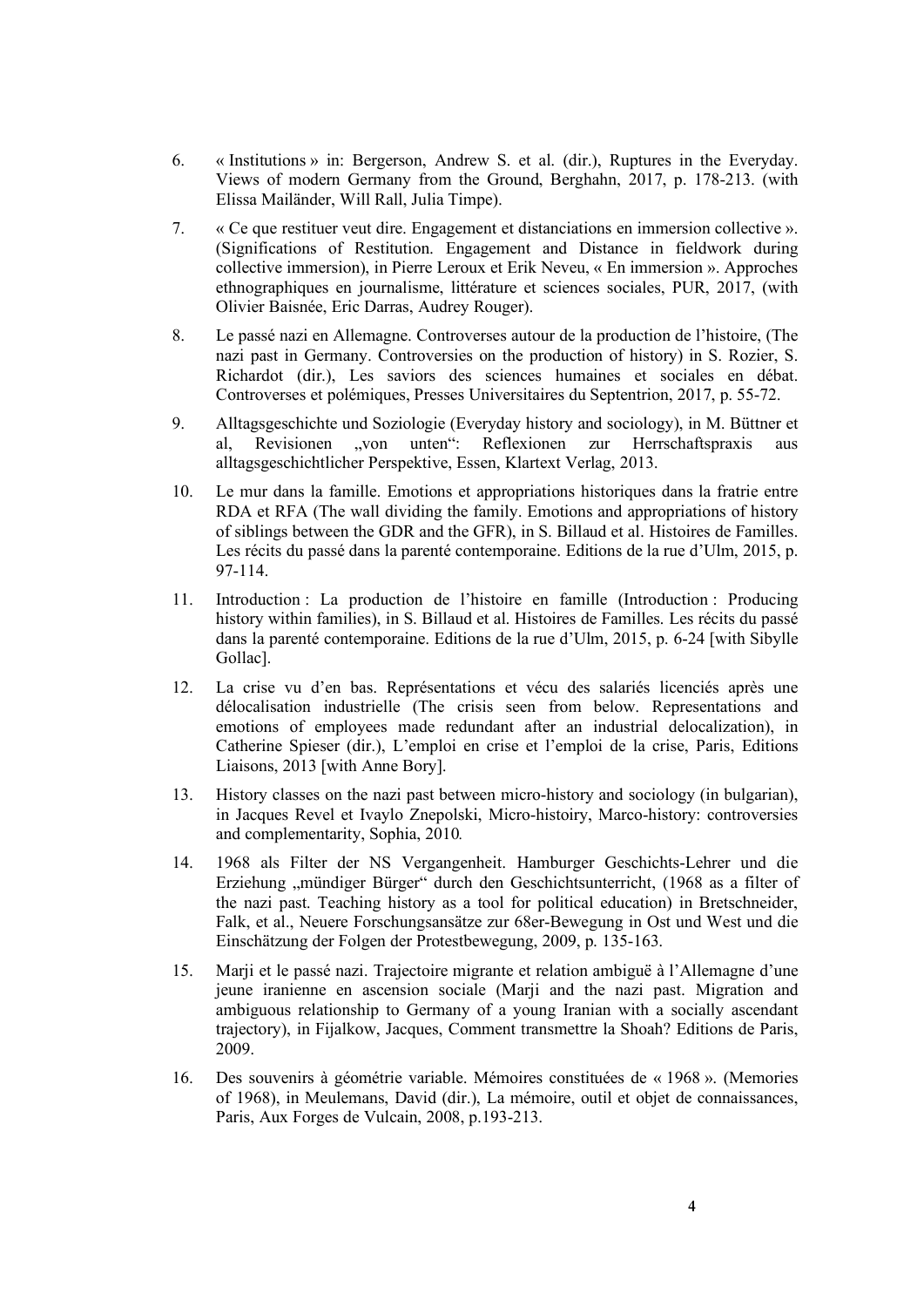### **Published interviews:**

1. Histoire comme science sociale (History as a social science). Interview with Alf Lüdtke by Alexandra Oeser. *Sociétés contemporaines*, n°99-100, déc. 2015, p. 169-191.

# **Translations German to French:**

- 1. Alf Lüdtke, Domination comme praxis sociale (Domination as a social practice), Sociétés contemporaines, Translation Alexandra Oeser with the collaboration of Fabien Jobard. Sociétés Contemporaines, n° 99-100, 2015, p. 17-63. Original : Alf Lüdtke, Herrschaft als soziale Praxis, Einleitung, in Lüdtke, Alf (Hg.), Herrschaft als soziale Praxis, Göttingen, Vandenhoek & Ruprecht, p. 9-63.
- 2. Histoire comme science sociale (History as social science), Interview with Alf Lüdtke by Alexandra Oeser. Translation, Alexandra Oeser, with Fabien Jobard. Sociétés contemporaines, n°99-100, déc. 2015, p. 169-191.

### **Book Reviews**

- 1. Gérard Noiriel, Le massacre des Italiens. Aigues-Mortes, 17 aout 1893, Paris, Fayard, 2009, 294 p., Annales. Histoire Sciences Sociales, n°71, 2016/1, p. 252-254.
- 2. Emmanuel Droit, Vers un homme nouveau ? L'éducation socialiste en RDA (1949- 1989), Rennes, Presses universitaires de Rennes, 2009, 354 p., Annales. Histoire Sciences Sociales, n°68, 2013/2.
- 3. Elissa Mailänder Koslov, Gewalt im Dienstalltag: die SS-Aufseherinnen des Konzentrations- und Vernichtungslagers Majdanek, 1942-1944 Hambourg, Hamburger Edition, 2009, 520p, Critique internationale, N° 61, 2013/4, p. 191-194.

#### **Invited talks (selection)**

- 1. « Laughing about nazism. Anger, fear and joy. Emotions in court cases in nazi Germany, 1936-1944 », Seminar "History of Emotions", Ute Frevert, Max Planck Institut Berlin, 1st of February 2022.
- 2. « Sexuelle Gewalt am Arbeitsplatz: Feministische Perspektiven auf Alf Lüdtke's Konzept des Eigensinns » (Sexual Violence at the workplace: feminist perspectives on Alf Lüdtke's concept of Eigensinn), Universität Erfurt, Workshop Historisches Seminar, « Eigensinn Reloaded », 30. Janvier 2020.
- 3. "Meanderings of Alltagsgeschichte and feminism : which encounters ?" Keynote speech for an international conference on Alltagsgeschichte in coreen studies, University Of Tübingen, Germany, 19-21 of July 2019.
- 4. "Fabrikschließung, Arbeitskampf und Geschlechechterverhältnisse in Frankreich des 21sten Jahrhunderts: Der Fall Molex" (Factory closures, fights for work and gender relations in France in the 21st century. The Molex case), Research seminar of Philipp Müller, Universität Bochum, 30. May 2019.
- 5. "Dynamiken einer Standortschließung zwischen Frankreich und Amerika: industrielle Delokalisierung, Finanzialisierung und Widerstand". Podiumsvortrag, Sektionstagung Industriesoziologie, Nürnberg, 4.-5. April 2019.
- 6. "Witze im und über den NS. Eine Soziologin im (Bundes) Archiv". (Jokes about Nazism. A sociologist in the archive). Research seminar on national socialism of Michael Wildt, Humboldt Universität, Berlin, 7. July 2016.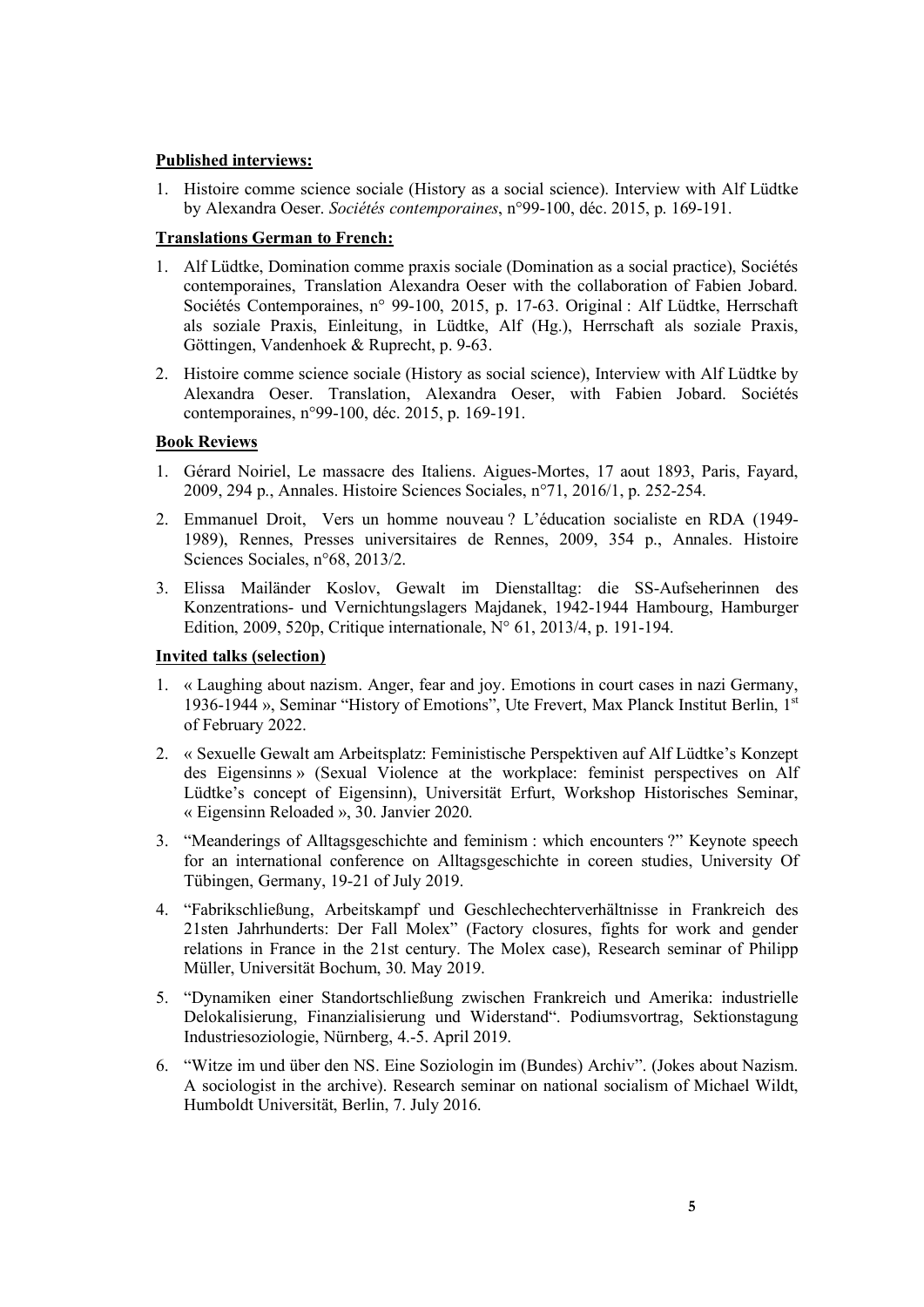- 7. "Travailler sur les archives judiciaires: Comment décentrer un regard quali et par quelles approches quanti?" (Working on judicial archives: how to combine qualitative and quantitative research) Centre Marc Bloch, 26 October 2015
- 8. "Zwischen Arbeitslosigkeit und Arbeitskampf: Die Molex-Arbeiter nach der Schließung ihrer Fabrik. Ein kollektives Forschungsprojekt" (between unemployment and fight for employment, the workers of Molex after the closure of their factory, a collective research project), Invitation from the Centre Marc Bloch, Berlin, January 2014.
- 9. "Laughter, death and the state. Conference at the Transnational Europe Workshop", University of Chicago, November 2013.
- 10. "Wann kriegen wir endlich Hitler. Aneignungen von Geschichte bei Jugendlichen in vier Hamburger und Leipziger Schulen" (When will we finally get Hitler in class? Appropriations of history by adolescents in for schools in Hamburg and Leipzig). Invitation from the Georg Eckert Institut, Braunschweig, Germany, June 2013
- 11. "Rapports genrés à l'histoire en milieu scolaire. Appropriations différenciées" (gendered relations to history. Differentiated forms of appropriation). Invitation from the University of Geneva, conference on Gender and history, May 2013.
- 12. "Enseigner Hitler de l'Allemagne à la France. Réflexions pédagogiques" (Teaching Hitler, from France to Germany). Invitation of the Memorial of the Shoah, Paris, Sept. 2012.
- 13. "Histoire du nazisme à l'école : Quelles méthodes ?" (History of nazism in school : methodological questions) Invitation from the center of history and pedagogy, Université de Genève, March 2012.
- 14. "Penser une sociologie de la mémoire par le bas" (Thinking a sociology of memory from below), Invitation of the IEP of Strasbourg, Oct. 2011.
- 15. "Towards a sociology of memory? Discussion of the keynote speaker Astrid Erll." Invitation of the Committee on family research, European Sociological Association (ESA), Oslo, June 2009.
- 16. "Teaching the nazi past in East- and Westgermany, a comparative approach". Invitation of the German academic exchange Council - Deutscher Akademischer Austauschdienst - DAAD, Cumberland Lodge, UK, Dec. 2009.

#### **ADMINISTRATIVE RESPONSIBILITIES (SINCE 2010)**

- 2020- 2020 2020 2019 SINCE 2019 **Representative of the presidency of Nanterre University to fight precarity Director of the Master of Sociology (Etudes et recherche en sociologie), (**Université de Nanterre) **Representative of the ISP laboratory for gender questions in the national research unit GIS-Genre Administrative responsibility for the 3rd Year students of the sociologist Department (**Université Nanterre) **Member of the pedagogic board of the sociology department** (Université Nanterre) **Nominated Member of the national board of sociologists of France** (CNU,
- 2015-2019 section 19)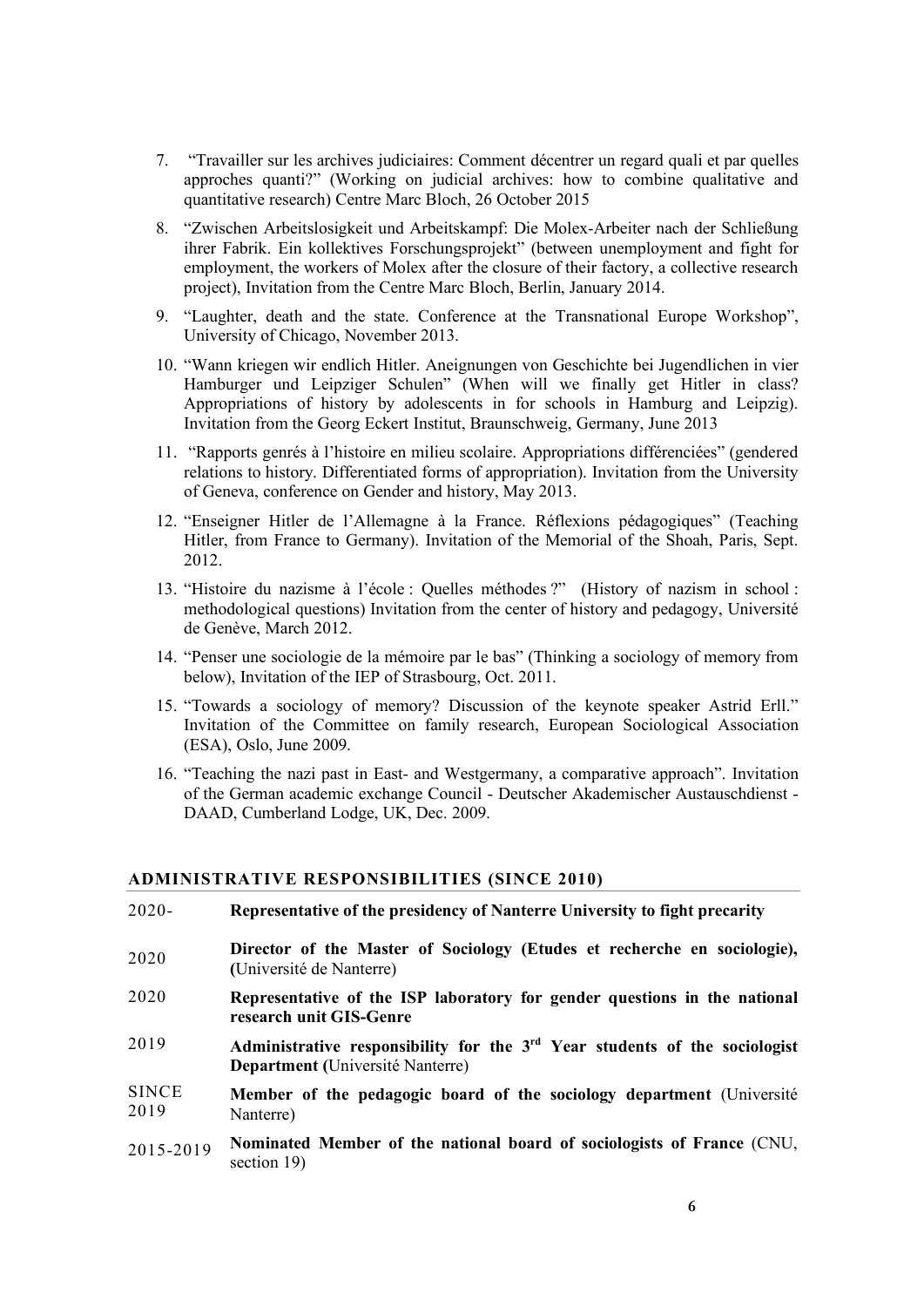| 2012-2015            | Elected member of the board of directors of the Society of French sociology<br>professors (ASES)    |
|----------------------|-----------------------------------------------------------------------------------------------------|
| <b>SINCE</b><br>2015 | <b>Elected representative of the work council of the University of Paris Nanterre</b>               |
| 2011-2017            | <b>Elected representative of the council of sociologists</b> of the University of Paris<br>Nanterre |
| 2013-2016            | Elected representative of the board of the sociology department, University of<br>Paris Nanterre    |
| 2012-2019            | Elected representative of the research unit (ISP)                                                   |

# **SCIENTIFIC RESPONSIBILITIES**

#### **Editorial boards**

- 2007- **Occasional evaluation of articles for** Travail et Emploi, Critiques internationales, Journal of Family History, Emulations, le Centre National du Livre (CNL).
- 2006-2007 **Member of the editorial board of Sociétés et Représentations,** for the special edition entitled "(En-)quêtes de genre"

# **Direction of research groups**

| <b>SINCE</b><br>2021 | Coordinator of the research pole "State, norms and political conflicts" CMB                                                                                                         |
|----------------------|-------------------------------------------------------------------------------------------------------------------------------------------------------------------------------------|
| <b>SINCE</b><br>2018 | Coordinator of the research pole "Gender, class race: from the local to the<br>international", ISP                                                                                  |
| 2011-2015            | <b>Scientific leadership</b> of a collective research: Mondex, a factory in the world (175)<br>000 Euros grant from the national Research fund-ANR)                                 |
| 2012-2015            | Co-responsible of an international network of young researchers in France,<br>Germany, Great-Britain and Switzerland: World's appropriations (financed by the<br>DAAD-20 000 Euros) |

#### **Research supervision**

| <b>SINCE</b> | <b>Supervision of the PhD of Elena Mejias:</b> Local autonomies in a global network.                                                                                                   |
|--------------|----------------------------------------------------------------------------------------------------------------------------------------------------------------------------------------|
| 2021         | Université Paris Nanterre (with Gregory Busquet)                                                                                                                                       |
| <b>SINCE</b> | Supervision of the PhD of Clotilde Molina: Medical trajectories of authors of                                                                                                          |
| 2020         | sexual violence. University Paris-Ouest Nanterre                                                                                                                                       |
| <b>SINCE</b> | Supervision of the PhD of Marie Janot Caminade: The "malgré elles".                                                                                                                    |
| 2014         | University Paris Ouest-Nanterre (with Marie-Claire Lavabre)                                                                                                                            |
| <b>SINCE</b> | Supervision of the PhD of Clement Hili: Public service in Côte d'Ivoire, a                                                                                                             |
| 2016         | precarious work environment (with Mathieu Hély)                                                                                                                                        |
| 2013-2015    | <b>Co-organisation of a PhD seminar</b> $\langle W3 \rangle$ : Professional work, domestic work,<br>militant work) Travail professionnel, travail domestique, travail militant » (avec |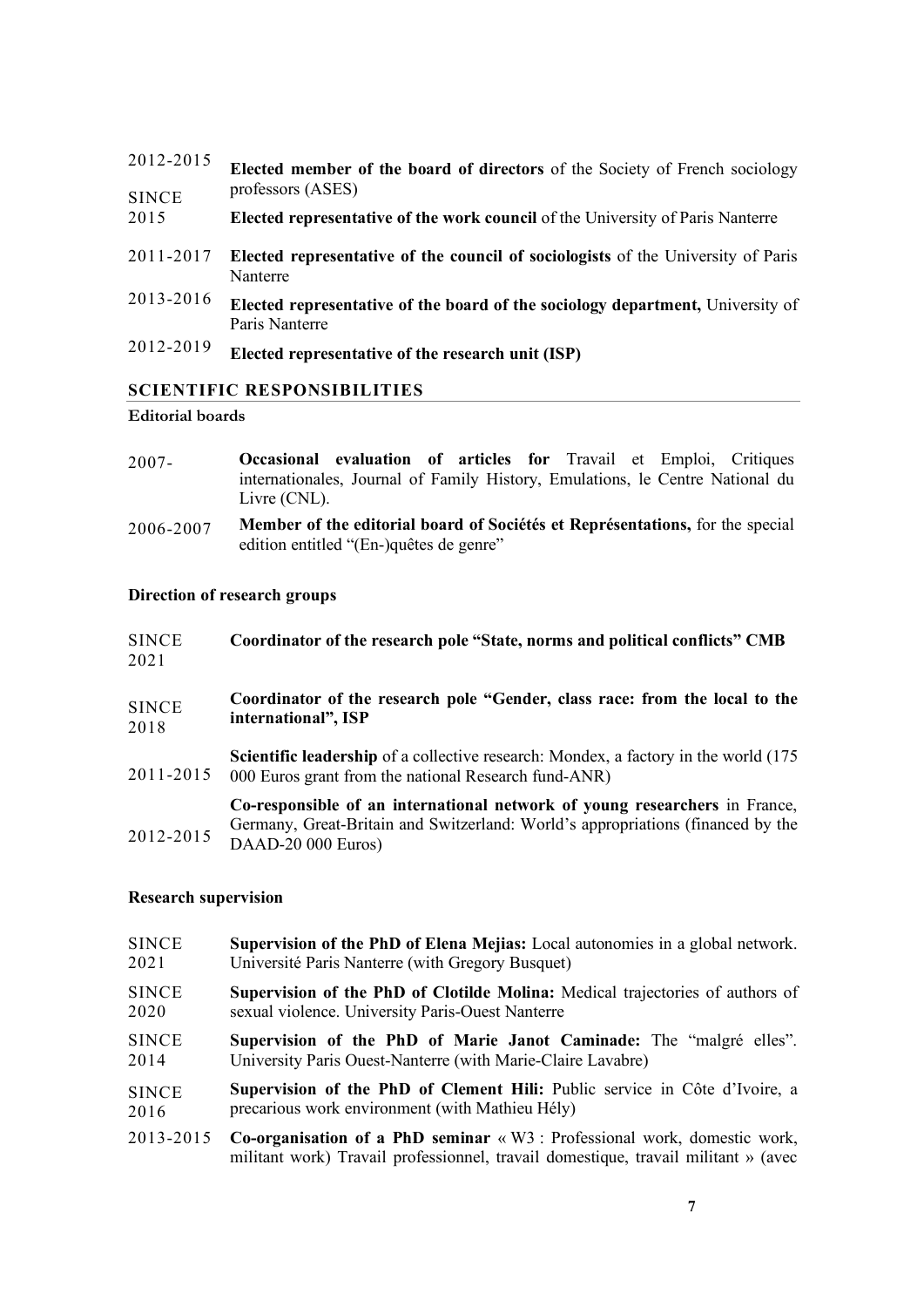Maud Simonet 2013-2015).

#### **Organisation of conferences and round tables (selection)**

- JULY 2019 **Co-organisation of an international conference:** Histoire du quotidien-Alltagsgeschichte-history of the everyday. Journée d'étude en mémoire d'Alf Lüdtke, Université Paris Nanterre, ISP, and University of Sogang (Seoul).
- APRIL 2018 **Co-organisation of an international conference:** Domestic work at stake: political and scientific debates. Université Paris Nanterre (With Maud Simonet).

MAY 2015 **Co-organisation of an international conference**: Thinking memory in France and Germany: between history and sociology, University Paris Ouest Nanterre, Centre Marc Bloch Berlin, CNRS, (with Marie-Claire Lavabre, Emmanuel Droit).

OCT. 2014 **Co-organisation of an international conference**: Economies of knowledge? Values of knowledge in neoliberal societies, ASES, University of Paris Ouest Nanterre, (with Matthieu Hély)

JULY 2014 **Co-organisation of a workshop**: « collective authorship », Institut of Political Science, Toulouse.

APRIL 2013 **Co-organisation of an international conference** : « Factory Closures », University of Nanterre, (with Caroline Frau and Mélanie Roussel).

**SEPT.** 2012 **Co-organisation of an international conference** « Emotions. Practices and social categorizations », University of Paris Ouest Nanterre (with Julien Bernard Julien Bernard, Christian Lazzeri, Alice Le Goff, Lucie Nayak, Gabriel Segré).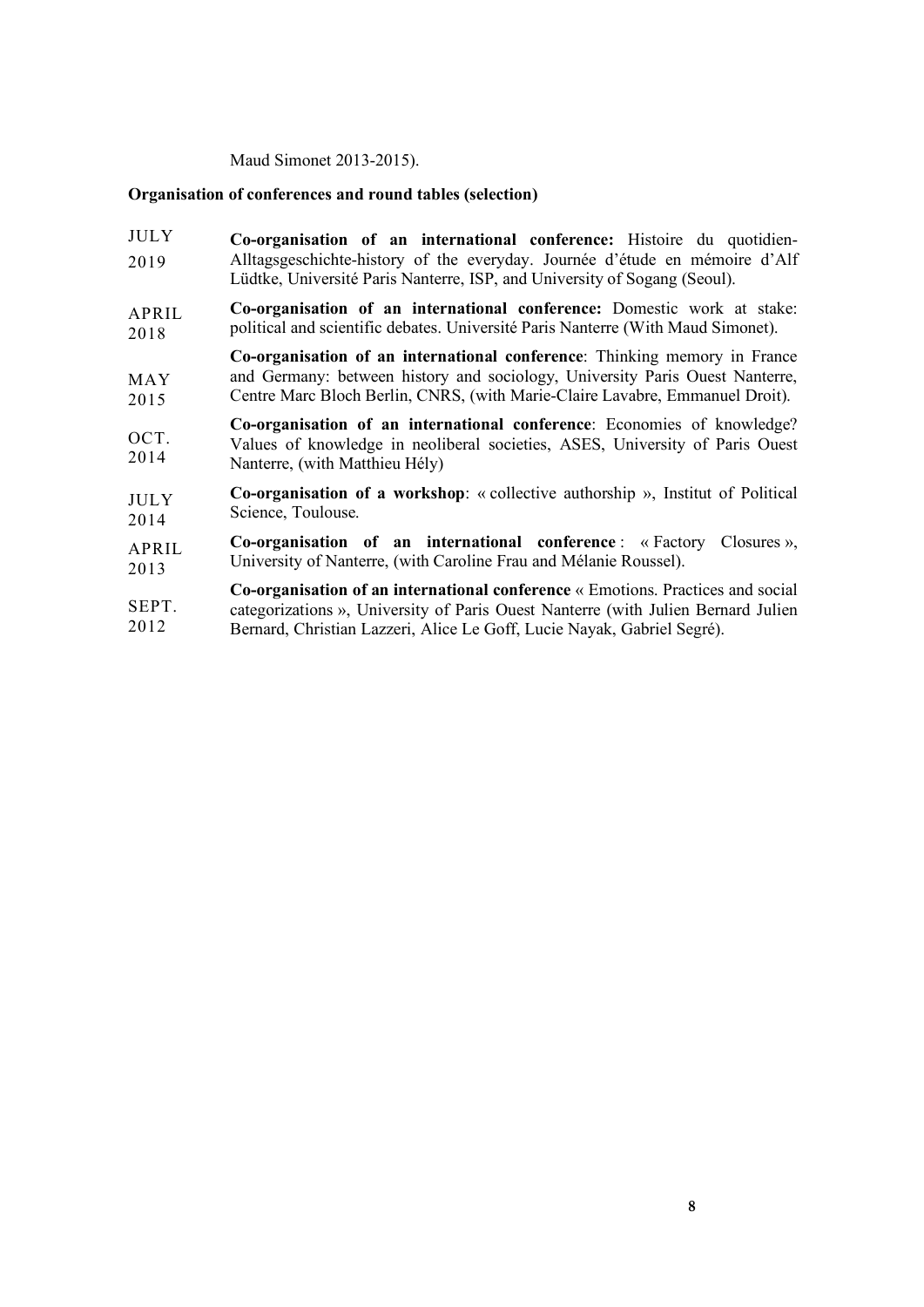#### **TEACHING**

#### **In France:**

#### **In home institution:**

#### **Lectures at the Université Paris Ouest-Nanterre-La Défense (UPO)**

- Social history of the political (Master 2) [2020...]
- Sociology of globalisation (Master 1) [2019...]
- Introduction to Gender studies (Third year) [2014...]
- Research methods: on pittfalls in fieldwork (in English) (Master 2) [2014-2020]
- Social Aspects of Europe (Sophomore) [2010-2014]
- Introduction to Political Science (Master 1) [2010-2014]
- Work, Conflict, Change (Master 2) [2012-2014]
- Politics of memory (Master 1) [2010-2013]

#### **Workshops and seminars at UPO**

- Social inequalities: gender, race and class (Master 2) [2014...]
- Social inequalities (Freshmen) [2019...]
- Reading workshop, general sociology (Freshmen) [2010-2014]
- Reading workshop, social history (Third year) [2010]
- Qualitative research methods (Freshmen) [2010]
- National Identities (Master 2) [2010]
- Sociology of work: evolutions in firms and factories (Master 1) [2012-...]
- CAPES (preparing teachers for their final exams) (Master 2) [2010-2011]

#### **In other institutions:**

#### **Lectures at the Institut for political Science (IEP) of Toulouse**

• Memories of war and war crimes (in English) (M1) [2008-2010]

#### **Workshops and seminars at the IEP of Toulouse**

- Gender, sexuality, sexuation (Master 2) [2008-2010]
- GLBTQ studies (Master 2) [2009-2011]
- Immigration and post-colonial theories (Master 2) [2009-2010]
- Social Representations and discriminations (Master 1) [2008-2010]
- History, Sociology, Anthropology (Freshmen) [2008-2010]
- Research methodologies, fieldwork (Master 2) [2009-2012]
- Introduction to political sociology (Sophomore) [2004-2006]
- Introduction to qualitative research methods on family (Sophomore) [2004-2006]

#### **IN OTHER COUNTRIES** :

#### **Master and doctoral seminars and professional education**

- Chicago, USA: Workshop of Transnational Europe (Master 2 and PhD) [2013]
- Geneva, History and Gender (Master 2 and PhD) [2013]
- Switzerland Didactics of history (Master 2 and professional education) [2012]
- Braunschweig, Sociology of Education (M2 and PhD ) [2013] Germany: